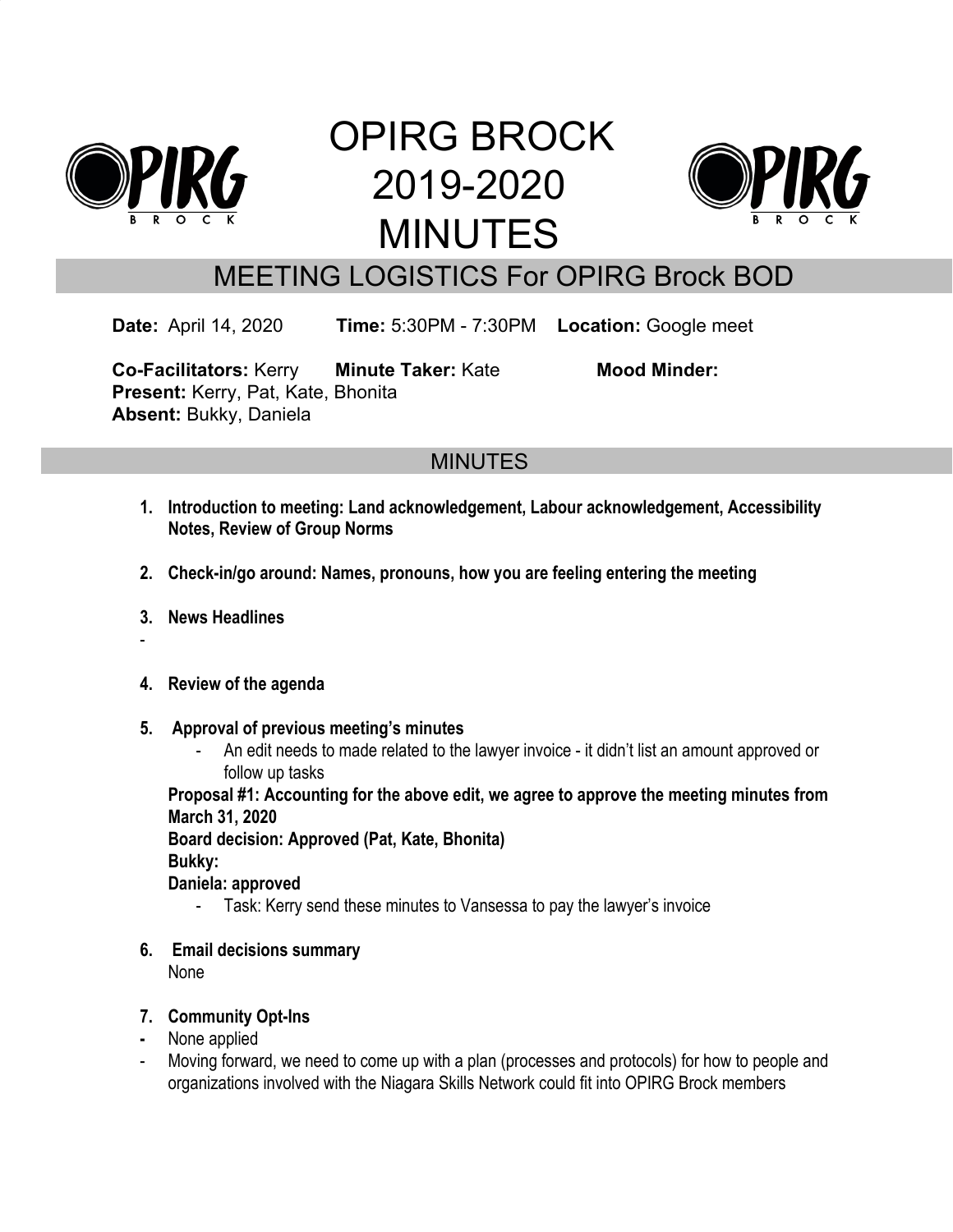- Moving forward, we need to come up with a plan (processes and protocols) for how to have CUPE 4207 members as OPIRG Brock members
- Task: Kerry keep following up with members who haven't paid memberships yet

#### **8. Board reports**

#### **Bhonita:**

- Accountability: emailed Vanessa invoice
- Didn't email previous staff yet, wondering about electronic signature?
- Kerry thinks that lawyer sends letter, so Bhonita should talk to lawyer
- Attended provincial meetings regarding York situation

#### **Patrick:**

- Responded to emails
- Board facilitation
- Rent strike stuff, bad boss/landlord reporting tool

#### **Kate:**

- Had meeting with CUPE reps and Kerry about NOL and LOU
- Working on staff proposal
- NRJ is still going

#### **Bukky:**

-

#### **Daniela:**

-

### **9. Staff reports**

#### **Kerry**

- Followed up with Daniela on Comms portfolio
- Finishing up placement follow ups: waiting on responses/ transition reports from a few
- Promoting The Coming Out Monologues & Janice Jo Lee Promo (May 3)
- Working on final logistics and Designing promotional materials for JJL workshop
	- "*What is the purpose of your art/activism? What are you doing and is it working? How are you serving your community/audience with your work?"*
	- Decision is to have it be Janice as main speaker and then Marcel and myself fielding questions and Marcel
	- For participation, we are going to have an Eventbrite registration link (but it is free)
- Working with Kate, Matthew, and Rebecca from the union to work on layoff processes
- Working with Vanessa to get all the finances up to date & OPIRG-SJC Money sorted
- NSN next steps: Team meeting this week, working on the basis of unity/ initial manual,
- Grant work update in Finance Committee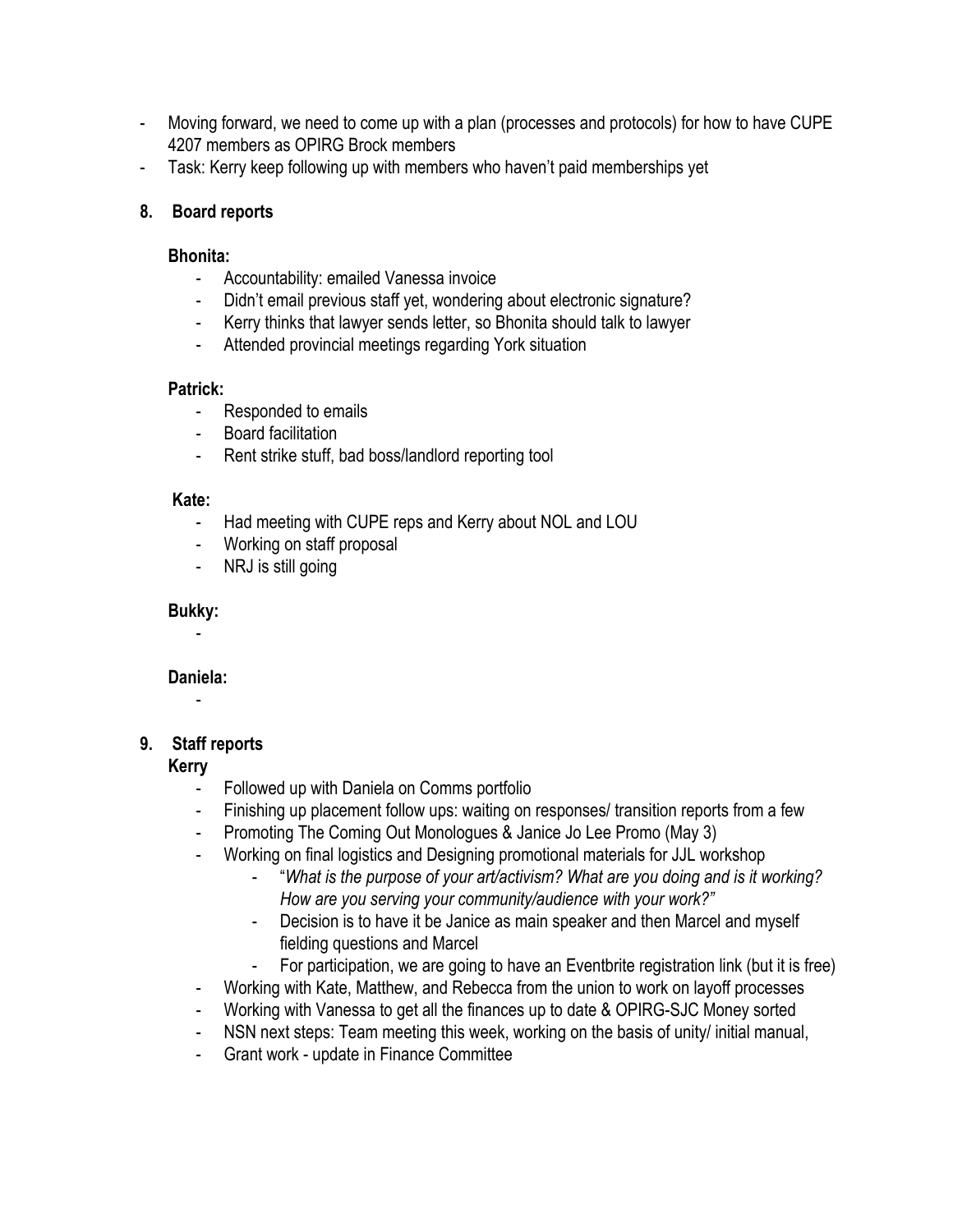- Sat in on the weekly nation-wide PIRG call hosted by RPIRG (Regina), which was helpful for getting ideas on how to support community activism during COVID and how to deal with internal processes like signing cheques and how to host an AGM online

#### -

#### **10. Committee Updates, Feedback, Goals, & Proposals**

- Finance:
	- Update on CUPE 4207 money from Phil Wachel (4207 President)
		- "I am in the middle of 'marking season'. Once that finishes (on April 27), I will attend to submitting CUPE 4207 bylaws to National. Please be advised that the turnaround time for bylaws to be approved is lengthy."
		- In the months to come, we will need to be working on process for all of the 4207 members to be OPIRG Brock members (like do we want to pre-approve them for our coming AGM) in June
	- Go through financial updates & Fundraising/ Deposit Report
		- Current bank account total is \$23,498.42 \$1,586.08 (last payroll) + \$10,950.55 (Fundraising/ Deposit Report) - \$25\* (donation we don't know if we can deposit) - Total = \$32,837.89
		- Outstanding fundraising money total: \$932.07 + any memberships not yet paid
		- Adjustments to Fundraising/ Deposit Report:
			- \*\$25 cheque donation may not apply because it was such an old cheque that it might not be accepted
			- Typo: Cash donations is \$60 (\$10 + \$50 from NSJC workshop), not \$110
			- Getting the tax form filed on Patreon Vanessa has login and is filling it out
		- Clarifying what is happening with our paypal we need to fix
		- Depositing money (cash, donations, discount card money, etc.)
		- OPIRG-SJC money there is officially \$2,205.95 left
			- In order to finish off this money, Michelle and I are working on a plan to have SJC write us a cheque for the amount (because otherwise it could be rolled into Brock's larger budget)
	- Grants Action Plan Update
		- Focus of all grant research is currently on internal capacity building, NSN, the Free Store - KOBA Grant team is meeting happening tomorrow at 5pm (Kerry, Seamus, Mo)
		- Freedonia Seamus and I are adjusting it to account for what the Board talked about in terms of timelines and will be resubmitting
		- Women's Campus Safety Grant WCSG (The Coming Out Monologues) Deadline is end of April, will be applying to cover tech and web costs and
		- Researching new community fund from TIDES Canada Canada Helps account, and granting schedule for the year ahead as related to capacity building, the Free Store and the Niagara Skills Network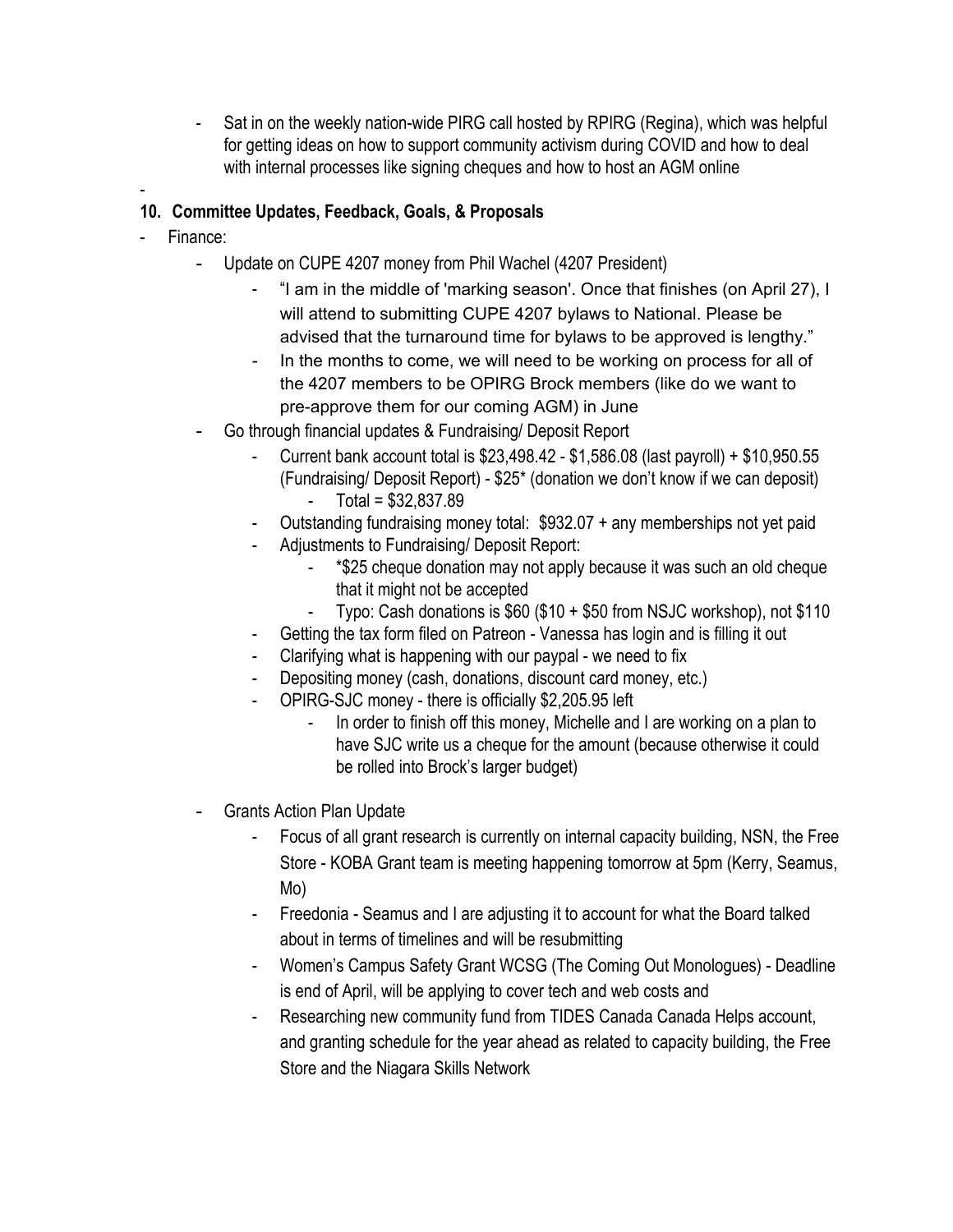- LGBTQ2 Grant for the Niagara Skills Network this offers up to \$100,000 between Oct 2020 and March 2022. We are meeting with OutNiagara of Friday about this
- Go through 2019 Financial Statements from Vanessa
- **- Proposal #2: Approve the 2018-2019 Financial Statements.**
	- **- Board decision: Approved (Pat, Kate, Bhonita)**
	- **- Bukky:**
	- **- Daniela: approved!!!!!**
	- Task: Kerry let Vanessa know financial statements are approved
- **- Proposal #3: Approve \$6,780.00 for the cost of audits from 2017-2018 & 2018-2019**
- **Board decision: Approved (Pat, Kate, Bhonita)**
	- **- Bukky:**
	- **- Daniela: approved**
	- **-** Task: Kerry let Vanessa know the invoice for the auditor is approved and can be paid
- 2020-2021 Certificate of Insurance (COI) This expires at the beginning of May and is accounted for in our budget in the year to come. We need our COI (\$5 million policy) to book spaces for free at the MIW
- **- Proposal #4: Approve up to \$3400 for the 2020-2021** OPIRG Brock 2020-2021 Certificate of Insurance, with Vanessa contacting our Insurance Company to file this update.
	- **Board decision: Approved (Pat, Kate, Bhonita)**
	- **- Bukky:**
	- **- Daniela: approved**
	- **-** Task: Kerry let Vanessa know the costs for the updated COI have been approved
- **Communications** 
	- We need a new contact person for ExperienceBU for OPIRG Brock (past staff are still listed). This person needs a BrockU email and would be responsible for putting events and updating ExperienceBU. This fits under the Comms Committee, so Daniela makes most sense
		- **- Proposal #5: Daniela & Bhonita be the contact for ExperienceBU**
		- **Board decision: Approved (Pat, Kate, Bhonita)**
			- **- Bukky:**
			- **- Daniela: approved!!!**
		- Task: Kerry email Scarlet Stark with Bhonita and Daniela to let her know about the contact change for Experience BU
	- Really important to send out The Coming Monologues to your networks as we really need more submissions
		- Task: Everyone, please please send out The Coming Out Monologues content
	- Going to be updating the OPIRG Brock website to post ongoing webinars and COVID resources where possible (based on call with PIRGS nation-wide)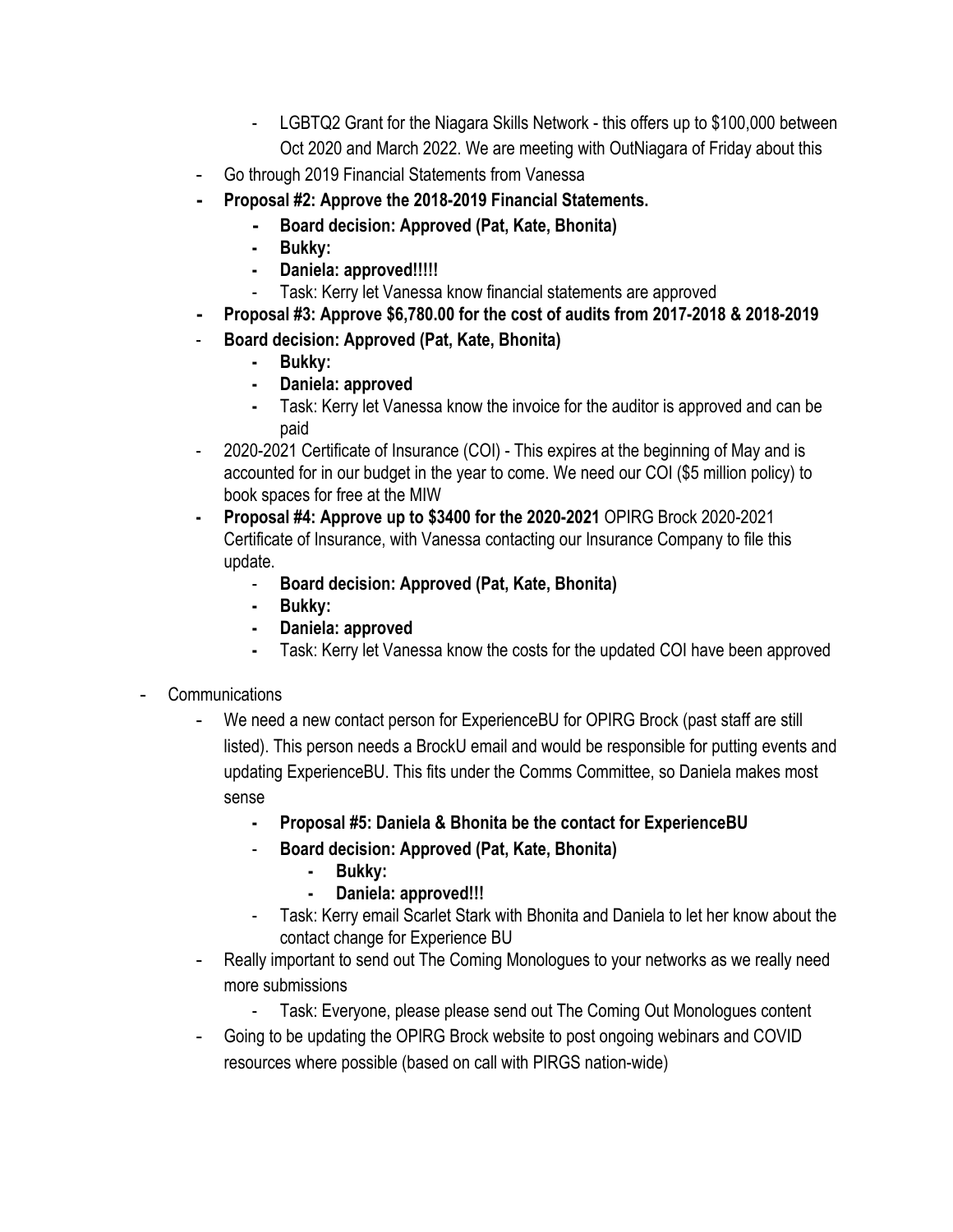- Do we want to do a #FolksOfOPIRG series, which would be like a year in review including showcasing Board & staff (where comfortable), our placement students, past programming, community partners, volunteers, etc.
	- Decided that all board members should do it, not everyone wants to at the moment
	- Should update website though
- **Accountability** 
	- What are the timelines to sign the documents and getting them their cheques?
		- Vanessa can't issue the cheques until the contracts are signed and so needs to hear from the lawyer when they have done that
	- Does Vanessa have invoices and needed documents for lawyers?
		- Bhonita sent this to Vanessa
		- Kerry has factored the accurate amount into new budget
	- Task: Bhonita send the lawyer the minutes with approval of the letter
	- Task: Bhonita call the lawyer to get the next steps for sending the letters for signing
	- Task: Once Bhonita gets an update from the lawyer, please send these processes to the Board and Vanessa so everyone knows the next steps

#### **11. Items brought forward:**

- CFBU-OPIRG Proposal
	- "Coordinating radio segments, the most feasible way for this to work is if the groups send their urgent "needs" to one person/group who collates everything and puts it in a list. Also there could be info about help (mental health contact numbers etc). A lot of the general info about help, who to call etc is already available online and through various parties, so I am more interested in the changing needs and situations. For example, if a new number/webpage/FB has just been started to address a certain issue, or someone needs a specific thing."
	- Note from email thread [Kate & Pat]: There are concerns related to capacity of Board & Staff
	- Note from email thread [Pat]: "maybe we can map out and approach some possible volunteers to make this happen if it's something we want to do?
	- **Proposal #6: email Deborah and say that we don't have the capacity to do this right now.**
		- **Board decision: Approved (Pat, Kate, Bhonita)**
		- **- Bukky:**
		- **- Daniela: approved**
		- Task: Kerry follow up with Deborah and ask about connecting her to Caremongering NIagara
			- Task: Kerry work on building a centralized list on website of ongoing webinars

#### **12. New Items:**

- Signing Authorities - we have to solve the fact that Winnie and Kecha were the Board signing authorities and now we have no Board members, just Kerry and Vanessa.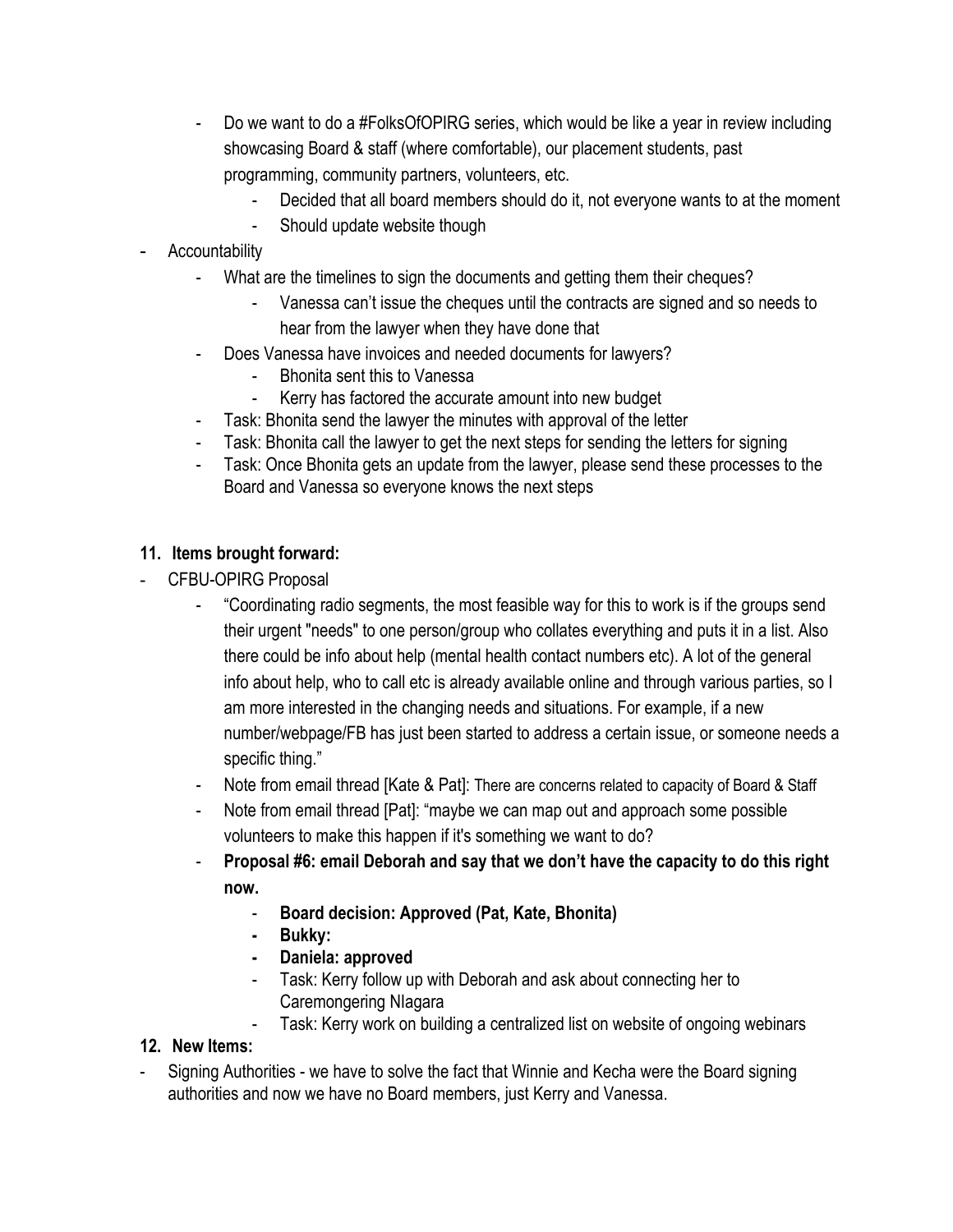- We need signing authorities to be able to verify our bank account on Paypal
- We don't currently know if there are any impacts of having International Students as signing authorities and how to change it during COVID - Vanessa is checking in on these things.
- **- Proposal #7: Depending on the allowance of International students as signing authorities, the OPIRG Brock Board approves the following list of people as signing authorities:**
	- First Choice: Bhonita Singh
	- Second Choice: Kate Spiegel
	- Third Choice: Daniela Calderon
	- Fourth Choice: Patrick Clohessy

#### **Board decision: Approved (Pat, Kate, Bhonita)**

- **- Bukky:**
- **- Daniela: approved**
- Task: Kerry follow up with Vanessa to let her know the changes for signing authority
- Staffing proposal
	- **- Proposal #8: Approve the Draft Notice of Termination to be sent to Kerry, Matthew (Union Shop-steward), and Vanessa**
	- **Board decision:**
	- **- Bukky:**
	- **- Daniela: approved**
	- Task: Kate finalized document and send to Kerry, Vanessa, and Matthew via the Board account
	- Task: Kerry, send final timesheet into Vanessa
	- **- Proposal #9: Approve the Letter of Understanding to be sent to Kerry, Rebecca (Union National Representative), Lyndall Musselman (CUPE 1281 President), and Matthew (Union Shop-steward)**
	- **Board decision: Approved (Kate, Pat, Bhonita)**
	- **- Bukky:**
	- **- Daniela: approved**
	- Task: Kate finalized document and send to Kerry, Rebecca, Lyndall, and Matthew via the Board account
	- Task: Kerry, upon receiving LOU, e-sign it and send it back to the Board account and union
- - OPIRG Brock's position on PACHRED
		- **- Proposal #10: OPIRG Brock maintains it seat on PACHRED but shifts the role from staff to a Board member and that Board member be Bhonita Singh**
		- **- Board Decision: Approved (Kate, Pat, Bhonita)**
			- **- Bukky:**
			- **- Daniela: approved**
		- Task: Kerry email Shannon Kitchings with Bhonita cc'd to let her know about the change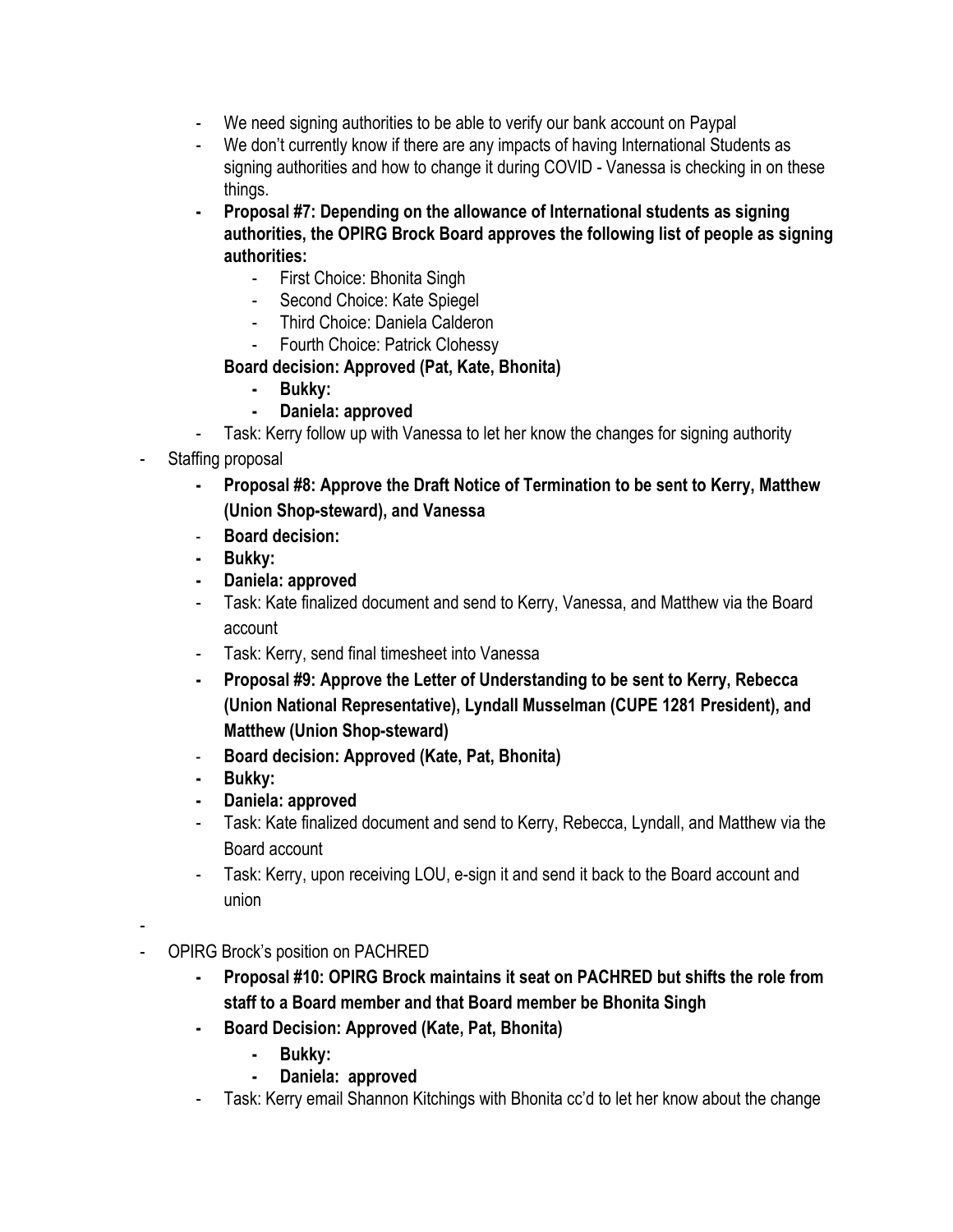- Free Store Statement + plan
	- **- Proposal #11: Approve statement about Free Store**
	- **- Board Decision: Approved (Kate, Pat, Bhonita)**
		- **- Bukky:**
		- **- Daniela: approved**
	- Task: Kerry transfer the statement to an IG post & put on website
	- Task: Kerry follow up with people who have reached out about donation
- Bukky's Board Position
	- Task: Kate follow up email to Bukky to clarify
- -
- **13. Next Meeting: April 28, 2020**

#### **DECISION SUMMARY**

- **- Proposal #1: Accounting for the above edit, we agree to approve the meeting minutes from March 31, 2020**
	- **- Board decision: Approved (Pat, Kate, Bhonita)**
	- **- Bukky:**
	- **- Daniela: approved**
- **- Proposal #2: Approve the 2018-2019 Financial Statements.**
	- **- Board decision: Approved (Pat, Kate, Bhonita)**
	- **- Bukky:**
	- **- Daniela: approved!!!!!**
- **- Proposal #3: Approve \$6,780.00 for the cost of audits from 2017-2018 & 2018-2019**
	- **Board decision: Approved (Pat, Kate, Bhonita)**
		- **- Bukky:**
		- **- Daniela: approved**
- **Proposal #4: Approve up to \$3400 for the 2020-2021** OPIRG Brock 2020-2021 Certificate of Insurance, with Vanessa contacting our Insurance Company to file this update.
	- **Board decision: Approved (Pat, Kate, Bhonita)**
	- **- Bukky:**
	- **- Daniela: approved**
- **- Proposal #5: Daniela & Bhonita be the contact for ExperienceBU**
	- **Board decision: Approved (Pat, Kate, Bhonita)**
	- **Bukky:**
	- **Daniela: approved!!!**
- **Proposal #6: email Deborah and say that we don't have the capacity to do this right now.**
	- **Board decision: Approved (Pat, Kate, Bhonita)**
	- **- Bukky:**
	- **- Daniela: approved**
- **- Proposal #7: Depending on the allowance of International students as signing authorities, the OPIRG Brock Board approves the following list of people as signing authorities:**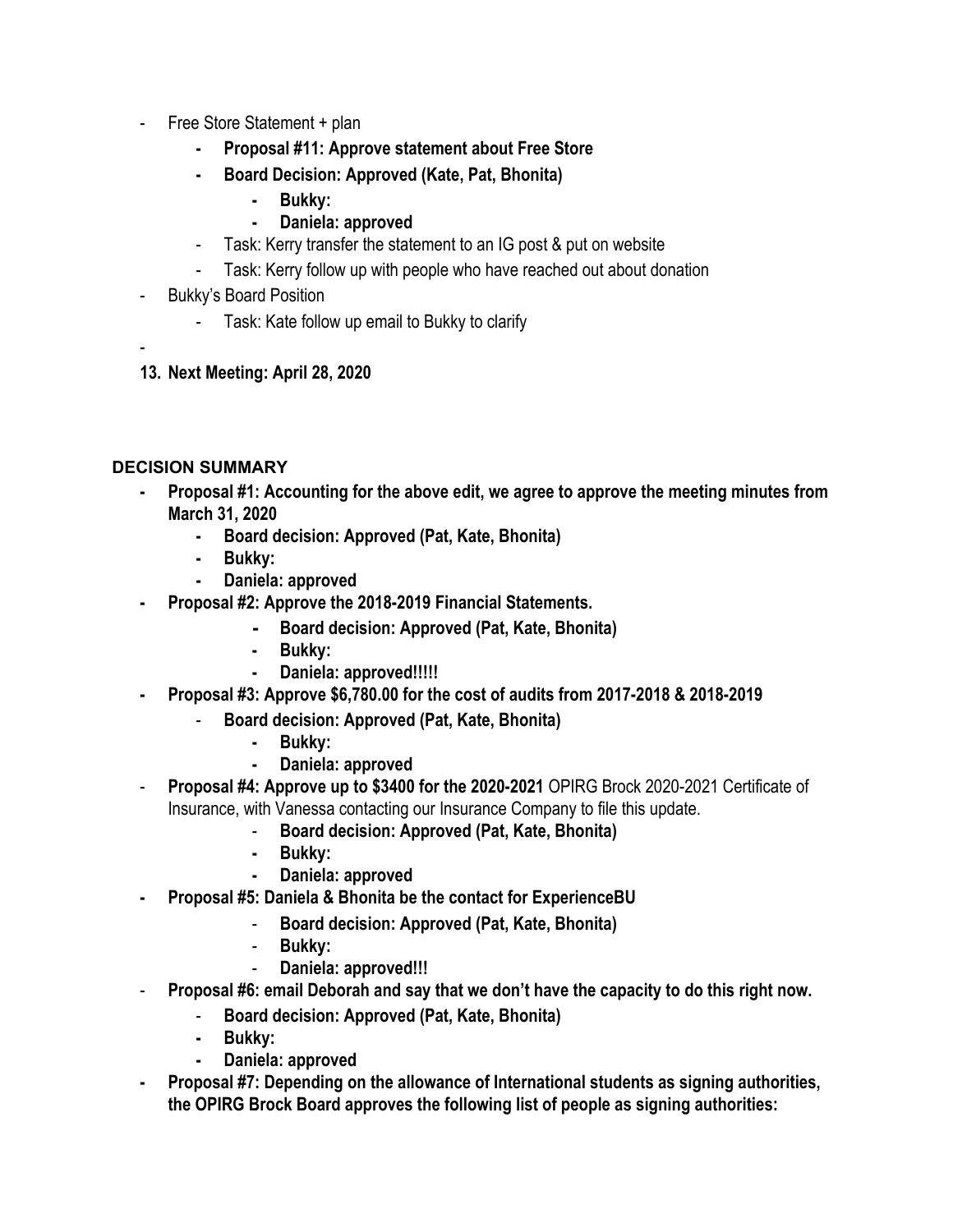- First Choice: Bhonita Singh
- Second Choice: Kate Spiegel
- Third Choice: Daniela Calderon
- Fourth Choice: Patrick Clohessy
- **Board decision: Approved (Pat, Kate, Bhonita)**
	- **- Bukky:**
	- **- Daniela: approved**
- **- Proposal #8: Approve the Draft Notice of Termination to be sent to Kerry, Matthew (Union Shop-steward), and Vanessa**
	- **Board decision:**
	- **- Bukky:**
	- **- Daniela: approved**
- **- Proposal #9: Approve the Letter of Understanding to be sent to Kerry, Rebecca (Union National Representative), Lyndall Musselman (CUPE 1281 President), and Matthew (Union Shop-steward)**
	- **Board decision: Approved (Kate, Pat, Bhonita)**
	- **- Bukky:**
	- **- Daniela: approved**
- **- Proposal #10: OPIRG Brock maintains it seat on PACHRED but shifts the role from staff to a Board member and that Board member be Bhonita Singh**
	- **- Board Decision: Approved (Kate, Pat, Bhonita)**
		- **- Bukky:**
		- **- Daniela: approved**
	- **- Proposal #11: Approve statement about Free Store**
		- **- Board Decision: Approved (Kate, Pat, Bhonita)**
			- **- Bukky:**
			- **- Daniela: approved**

#### **TASK SUMMARY**

- Task: Kerry send these minutes to Vansessa to pay the lawyer's invoice
- Task: Kerry keep following up with members who haven't paid memberships yet
- Task: Kerry let Vanessa know financial statements are approved
- Task: Kerry let Vanessa know the invoice for the auditor is approved and can be paid
- Task: Kerry email Scarlet Stark with Bhonita and Daniela to let her know about the contact change for Experience BU
- Task: Everyone, please please send out The Coming Out Monologues content
- Task: Bhonita send the lawyer the minutes with approval of the letter
- Task: Bhonita call the lawyer to get the next steps for sending the letters for signing
- Task: Once Bhonita gets an update from the lawyer, please send these processes to the Board and Vanessa so everyone knows the next steps
- Task: Kerry follow up with Deborah and ask about connecting her to Caremongering NIagara
- Task: Kerry work on building a centralized list on website of ongoing webinars